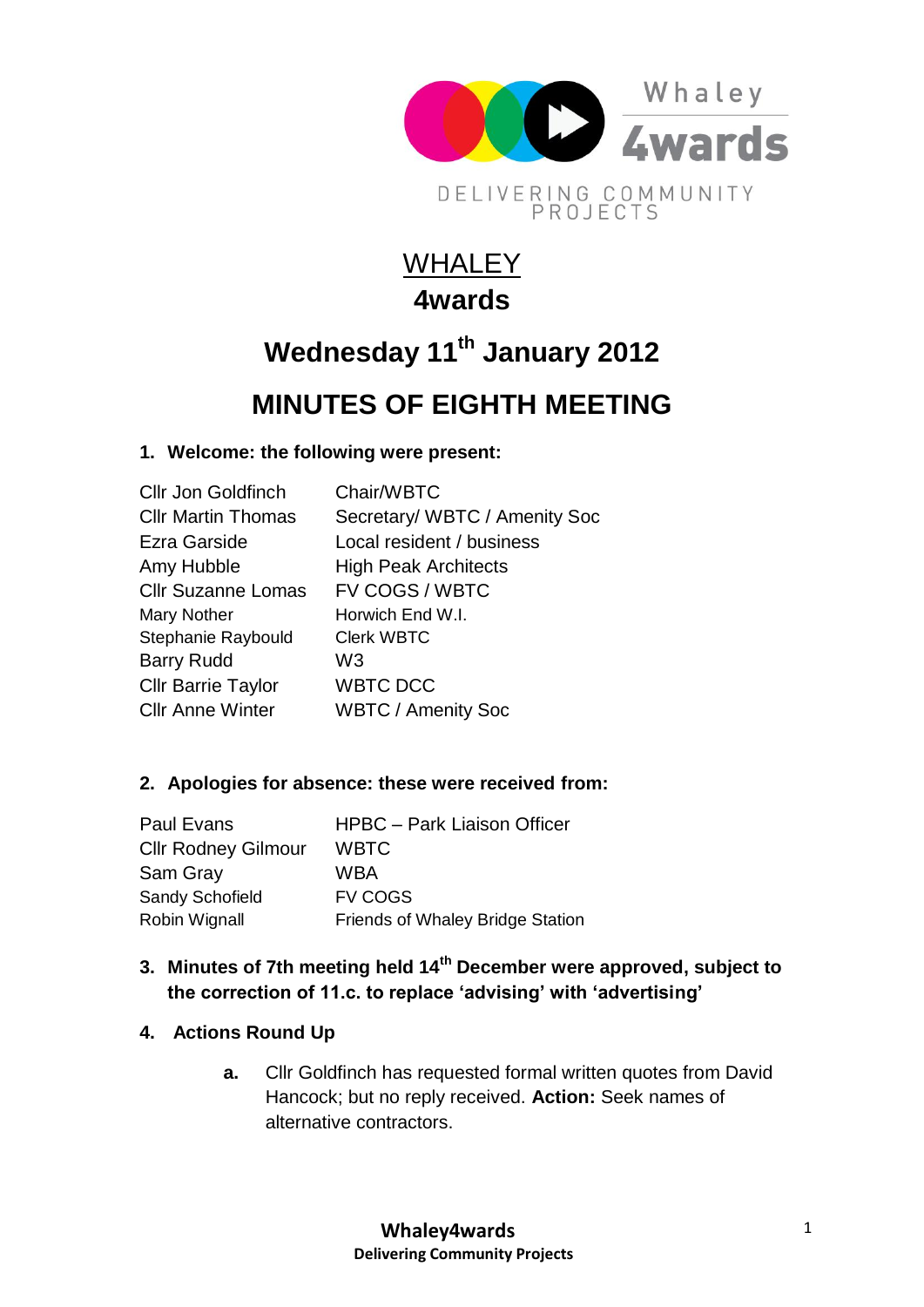

- **b.** Re the redecoration of the Football Pavilion, Alan Harrison has completed a risk assessment. The work has to be coordinated around the MUGA resurfacing due to start 30/01/12.
- **c.** Action c/fwd to write to Alan Harrison re Street Furniture, once Cllr Thomas has completed photographing the former. [Some old benches will be released from the memorial park].
- **d.** Regarding the damage to the pathway on the linear park, the repairs have been done.
- **e.** Cllr Taylor and Cllr swift are going to attend to the pruning of the Coronation Rowans once permission obtained from British Waterways.
- **f.** Cllr Goldfinch has written to Christine Latham of HPBC regarding the idea of a sculpture trail.
- **g.** Mary Nother circulated some photos of some sculptures by another artist from Cheshire, and she will advise the name of this person.
- **h.** Action c/fwd Cllr Thomas to write seeking Flower Tub sponsorship.
- **i.** Ezra Garside was thanked for producing the new banner which was displayed at the meeting.

## **5. Community Info Point (Red Tele Box)**

- **a.** The grant application to WBA was not successful.
- **b.** Cllr Goldfinch has written to Garie Bevan with a spec for the work, but no reply received. Stephanie Raybould will pursue this.
- **c.** Stephanie Raybould to approach Northern Rail regarding permission to site the box on the rhs of the station approach. She will seek a revised layout of the street furniture to allow the box to be accessive / visible.
- **d.** Story's will be on site until end March 2012.